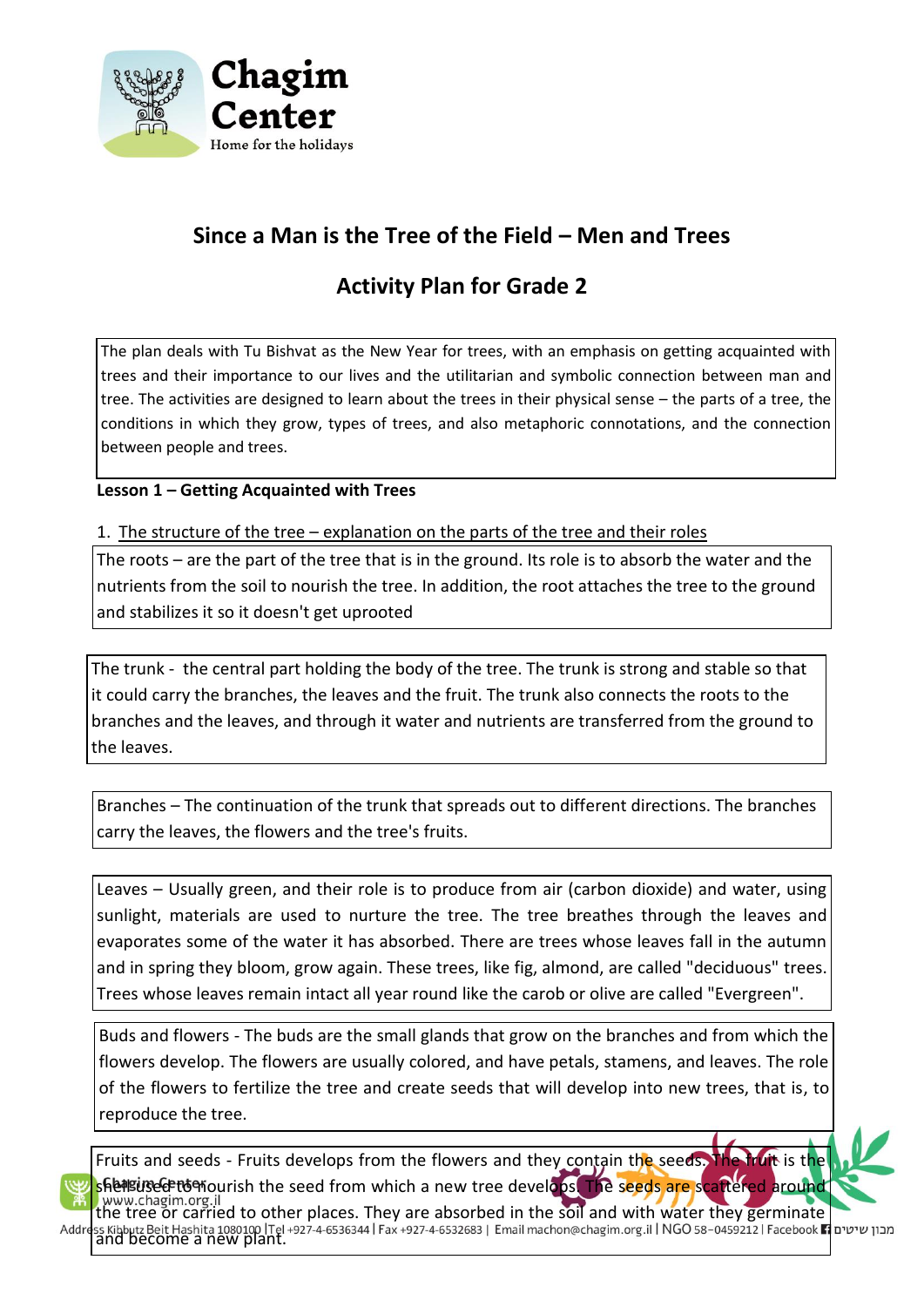

## **Lesson 2 – Legends on Parts of Trees**

#### **A story about roots- the love of the arbutus and the pigeon:**

Once there was a pigeon who lived in Mount. Carmel. The pigeon was the friend of the arbutus tree that grew in the valley. Every day the pigeon would fly down the Carmel and tell the arbutus about the great landscapes she sees as she flies over the Carmel and on her journeys. Once she took a long flight and did not return for days and weeks. The arbutus missed the pigeon and was also jealous of her and also wished to see the scenery on his own. He decided to ascend to the peak of the mountain. With a great effort he uprooted himself and started climbing the mountainside. Soon enough he turned red from strain, his muscles got entangled and its roots got stuck. As the pigeon flew to visit her friend in the valley, she did not find him. She flew and looked for him and suddenly saw him on the mountainside in the middle of the way up, all red.

"What are you doing?" asked the pigeon. "I missed you", answered the arbutus, "and I wished to see by myself everything you told me about". "You have nothing to worry about", answered the pigeon, "I shall not leave you again".

Ever since the trunk of arbutus is red and it grows on a mountain but only till a certain altitude.

# **A Story about a Trunk – The Mourning Olive Tree (A Folk Tale)**

When King Solomon passed away, all of the animals and plants mourned him. The animals cried and refused to eat. The Trees shed their leaves and did not produce fruits. They spoke to each other about the good heart of King Solomon.

Only the olive tree was quiet and did not shed its leaves.

One day a loud noise was heard. All the trees turned to the direction of the noise, and lo and behold, the trunk of the olive tree was split. So they told each other, the olive tree lamented over King Solomon more than we did. In the depth of its heart it lamented and it suffered until its heart split. Ever since until this day, the trunk of each ancient olive tree is hollow and split – due to the heart ache of the olive tree over the death of King Solomon.



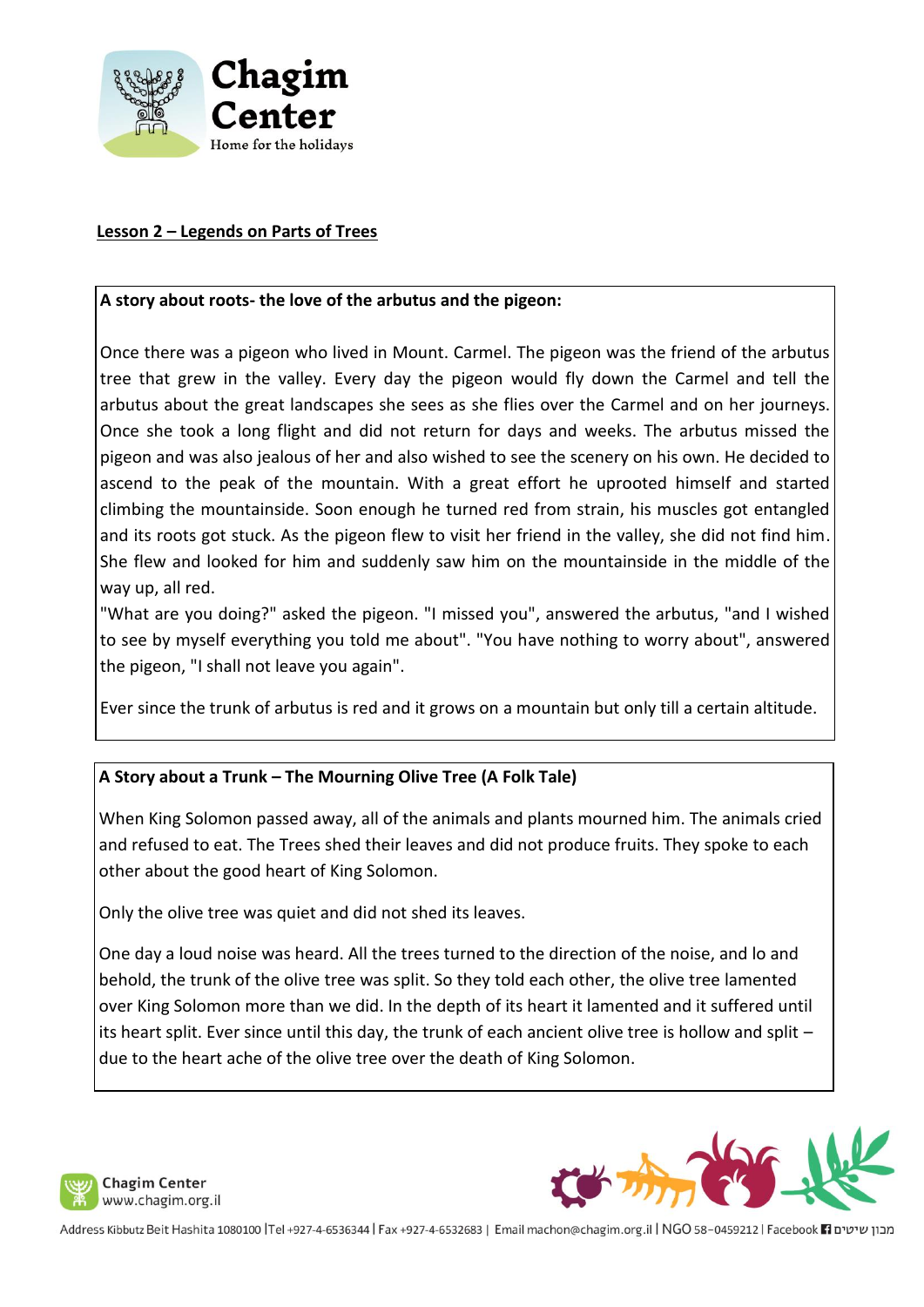

#### **A Story of Blossoming – The Diligent Almond Tree**

Two weeks before Tu Bishvat, the angel of the plants, Tzimhiel, descended to wake up the sleeping trees. Heavy rainfalls pour down, cold winds blow, and all of the trees stand barren. The pomegranate sleeps, the apricot sleeps and so does the peach tree. And the almond is asleep while it stands, in the fall it hasn't got even a single leaf left, and it is deep in a slumber. Comes the angel Tzimhiel to the pomegranate, touches it and says: Pomegranate, pomegranate, isn't it about time you get up and open your red flowers in honor of the holiday? The pomegranate answers sleepily: I'm cold, there's a storm outside and heavy rain is falling, I'll continue to sleep until the month of Iyar.

Comes the angel to the apricot, it touched and patted it and asked: apricot, apricot, perhaps it's about time you get up and open your white flowers in honor of the holiday? The apricot replied sleepily: My leaves have fallen and I am barren, it's raining and I'm extremely cold. I'll leave my flower for the month of Adar.

So, the angel Tzimhiel also approaches the peach, who in turn, answers out of sleep: I've slept only a bit, and it's hailing outside, I'll sleep just a bit longer, only till spring. Then I'll open my flowers.

The angel goes approaches almond tree, pats it and says: Almond, my almond, all my trees are lazy, they do not wish to get up and do not wish to adorn themselves in honor of the holiday of Tu Bishvat, perhaps you can get up and announce my arrival to the children? So the almond immediately opens its eyes, laughs at the angel and says: "I have slept enough, I shall be first to rise in honor of the holiday, I shall adorn myself with flowers and I'll bring joy to the children happy.

#### **A Fruit Story – The Fig Planter**

A story is told of King Hadrian, who went out for war with his conscripts to conquer a country that had rebelled against him, he encountered an old man planting fig trees. "Hadrian said to him," You are old, working hard and toiling for others" .

The man replied: My Lord, king. I am planting. If I have the merit, I will eat my own fruit, and if not, my sons will eat them.

The king spent three years in the war and then returned. He found the old man in the same place. What was the old man doing? He took a basket and filled it with beautiful figs and approached Hadrian.

The man said to him: Dear king, accept these from your servant. I am the old man you had encountered on your way to the war and you had said to me: You are old, why are to standing and working for others. Well, G-d had already given me the merit to eat the fruit of my labor. And these, that are in the basket, I grant you as a gift. So Hadrian immediately told his servants: Take it from him and fill it with gold coins, and they

<mark>/d</mark>i**d hagin fenter**<br>byww.chagim.org.il

Therefore, a person showld not refrain from planting. Yet just as he finds produce, he should continue, מבוו שיטי planting even if he is old.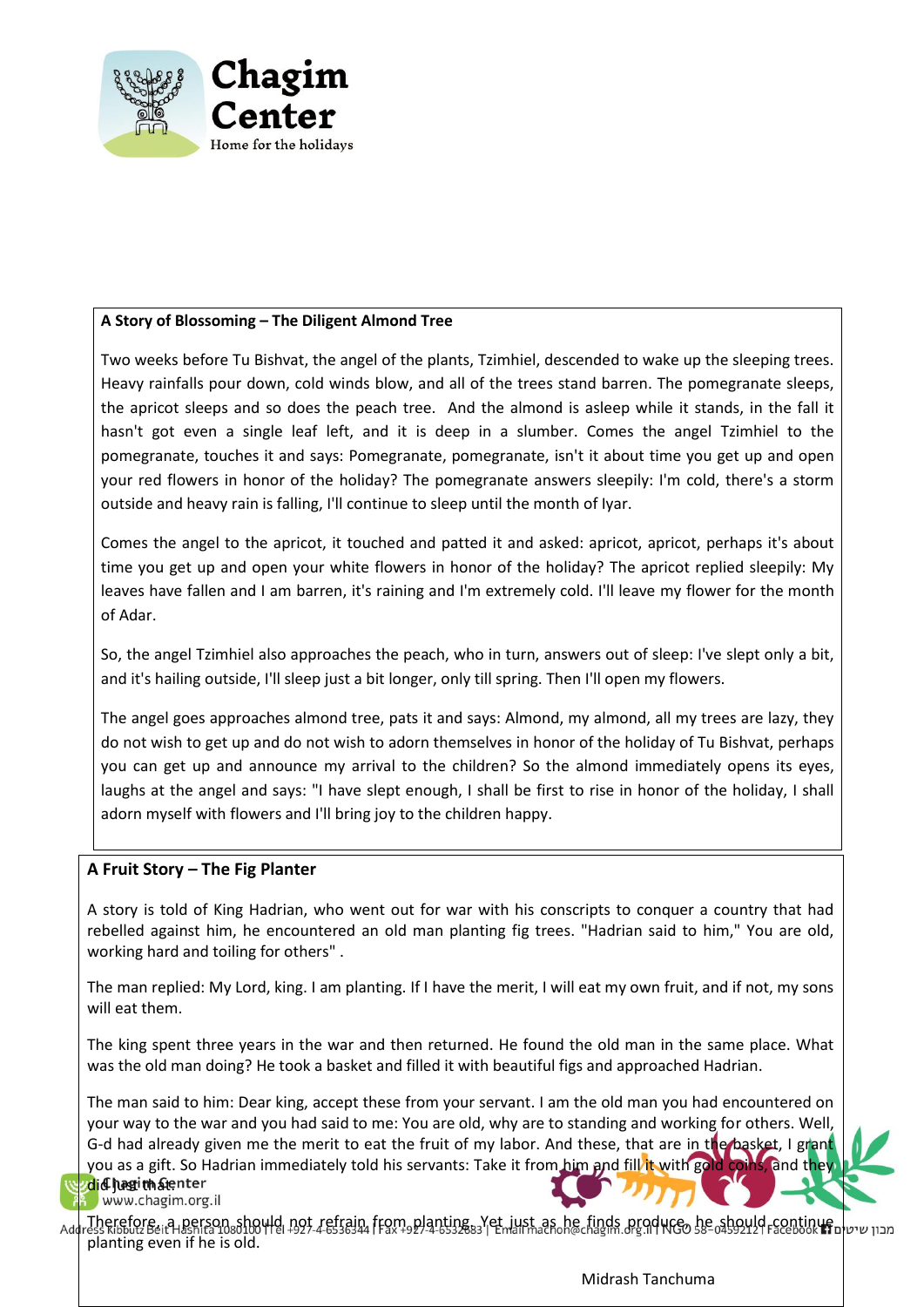

## **2. Similarity Between Men and Trees**

- 1. Introductory Questions:
- In which ways does a man resemble a tree?
- What do both people and trees need in order to live? (water, nutrition, light, ground to stand on)
- What substances could harm both people and trees? (heat and cold, fire, injury cutting off)
- Recollect the parts of a tree:

## **The Tree**

I am the tree – look at me, Let us count all of my parts, This is the trunk, brown and thick with branches above. Yes, branches whose leaves are green and charming, And also fruits and flowers, And beneath me, the roots are hidden.

#### **Parts of the Tree as Symbols:**

- $Roots How do we use the term roots in regard to people? What does it mean when$ someone says, 'my family has roots in Iraq, or in Russia'? or a 'roots journey' or 'roots job'? Roots attach the tree to the ground from where it draws water and nourishment – what attaches people to the land, to where they had grown, to their home? (family, the past, what had occurred to me and my family is – history)
- The trunk What is the trunk in the connection with animals, for example? What is meant when we say that a dog is a purebred (in Hebrew the word is - *Gizi -* גזעי, which stems from the same root *Geza* - גזע – meaning trunk) which indicates that it had not intermingled with other species, and that it is of the primary specie of its breed. The trunk is what holds all of the branches, the leaves and the fruit – what holds a man's body? The skeleton, the spine.
- Branches How is the term branches used in a context that is not connected with trees? What has branches? For example, the economy has various branches, what is meant by the branches of the economy? (various sections of the same organization)**.** The branches of the tree are actually parts of the trunk that spread out, and they transfer water and nutrients to



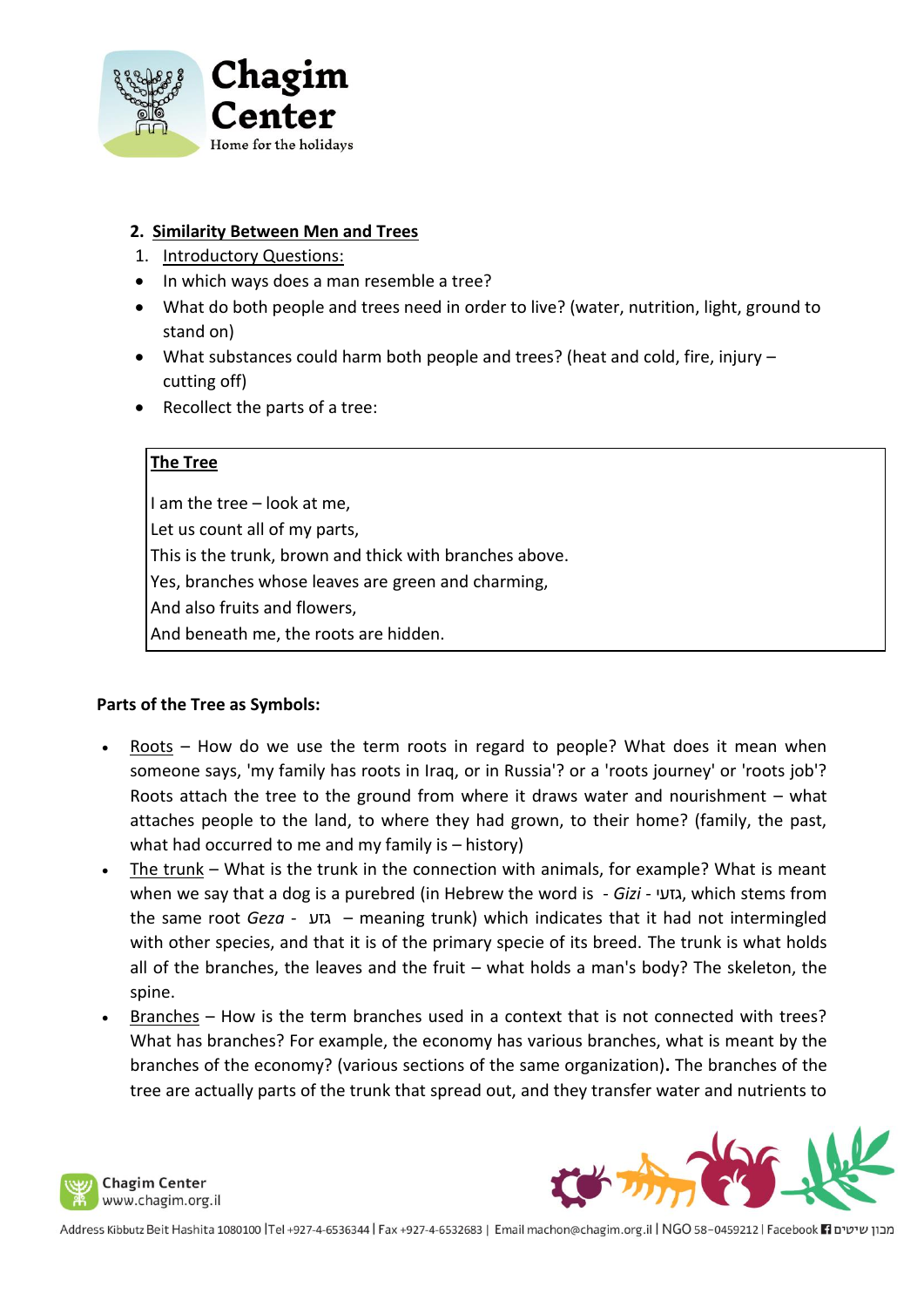

all parts of the tree. Similarly, branches are used to spread out various parts of any given entity.

- The Treetop is comprised of the uppermost branches of the tree. What symbolizes the highest part of the tree? Who could reach the highest part? The treetop is a symbol of success - being the best in a given field.
- Flowers What is meant my someone who is "blooming"? (happy, satisfied, successful). The flower is the attractive and colorful part, and it shows up when the tree is revived  $$ ordinarily, after a period in which it had not grown (winter). Therefore, blossoming is a symbol for development, success and happiness.
- Fruit and Seeds What are the uses of fruit that are not connected to trees? What is meant by 'fruitful work'? (Successful work, that has positive results = fruits). A fruit is what holds the seeds, the continuation of the tree, and facilitates its reproduction. Fruits are the edible part of the tree and therefore are a symbol of positive results, to which the entire process is directed.
- The Seed or the Core is the smallest and the internal part of the fruit, that will grow and become a full tree, the pit contains all the characteristics of the tree. Therefore, the core serves as an expression of something small but important. A hard core is an expression of small group, or small part that is most reliable.

Symbolic Expressions Connected to Trees (Hebrew words in the expressions show up in parentheses)

- 1. To set a foothold (to hit a root) to settle down, to get accustomed to a place, to get connected.
- 2. Race to the top (to the tree top) a competition to achieve the best score.
- 3. To cut off the branch you are sitting on To destroy and harm something you are dependent on.
- 4. The apple did not fall far from the tree the child resembles its parents.
- 5. A youth like a cedar tree a good boy, serious, of high caliber.
- 6. The strong core The central part, small but faithful.
- 7. Hung on a high tree relies on the words of an honorable and knowledgeable person.
- 8. To uproot to destroy from the foundation.
- 9. There are so many trees you cannot see the forest Due to so many details, you cannot discern the main point.
- 10. No bears and no forest what was transmitted is incorrect.
- 11. A foreign plant something or someone who is an outcast in its/his surroundings, unfitting.



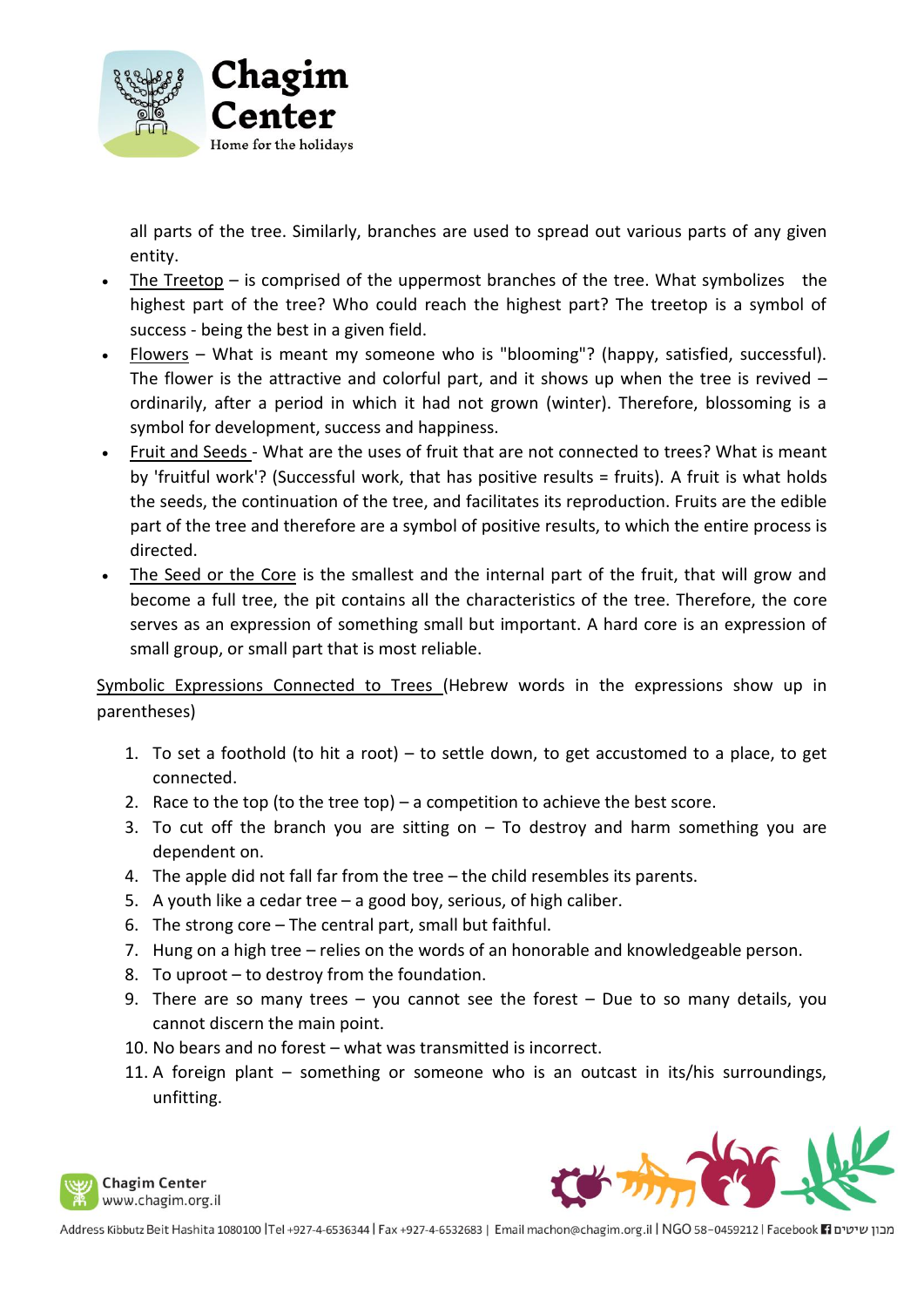

12. Each person under his vine and under his fig tree – a situation of peace and tranquility.

Fill in the Appropriate Expression in the Sentences

\_\_\_\_\_\_\_\_\_\_\_\_\_\_\_\_\_\_\_\_\_\_.

- 1. Oren, Alon and Tamar are very dedicated to the activity. They are the \_\_\_\_\_\_\_\_ of the team.
- 2. I found out that everything that was told to me did not occur, actually
- 3. It was a good era in Israel, \_\_\_\_\_\_\_\_\_\_\_\_\_\_\_\_\_\_\_\_\_\_\_\_\_\_\_\_\_\_\_\_\_\_\_ and everyone helped each other.
- 4. The father of Gefen, who is good at drawing is an artist, probably
- \_\_\_\_\_\_\_\_\_\_\_\_\_\_\_\_\_\_\_\_\_\_\_\_\_\_\_\_\_\_\_\_\_. 5. Dan exhibited courage and responsibility during the trip, he is really
- 6. I set out on a trip with Moran's friends because she invited me, but I felt like there, I didn't know anyone.
- 7. Only a few years ago we moved to the new town, but by now we feel already at home, which means we succeeded in  $\qquad \qquad$  in the place.
- 8. Sigal is not free to spend time with friends. She is very busy with \_\_\_\_\_\_\_\_\_\_\_\_\_\_\_\_\_at her workplace, there's serious competition there.
- 9. If you mock your friends you \_\_\_\_\_\_\_\_\_\_\_\_\_\_\_\_\_\_\_\_\_\_\_\_\_\_\_\_\_\_\_ since they will refuse to be your friends.
- 10. He quoted statements of experts in order to convince me, he
- 11. There is a need to \_\_\_\_\_\_\_\_\_\_\_\_\_\_\_\_\_\_\_\_\_\_\_\_\_\_\_\_violence, to simply, eradicate it.
- 12. Dekel spoke so much, I couldn't understand a thing. I wanted to tell him that

\_\_\_\_\_\_\_\_\_\_\_\_\_\_\_\_\_\_\_\_\_\_\_\_\_\_\_\_\_\_\_\_\_\_.

\_\_\_\_\_\_\_\_\_\_\_\_\_\_\_\_\_\_\_\_\_\_\_\_\_\_.

# **Lesson 3 – Since Man is Like a Tree of the Field – Similarities Between Men and Trees**

- How do you understand the sentence: "Since Man is like a tree of the field"? In which ways are men similar to trees and in which ways do they differ?
- Read the statement from the book of Deuteronomy and explain it. Trees in general and their fruits in particular, are valuable and should not be harmed even during a time of war, where there is an intention to harm them in order to cause damage to the enemy. A tree is not a man, and is not to blamed, and should not be put under siege.



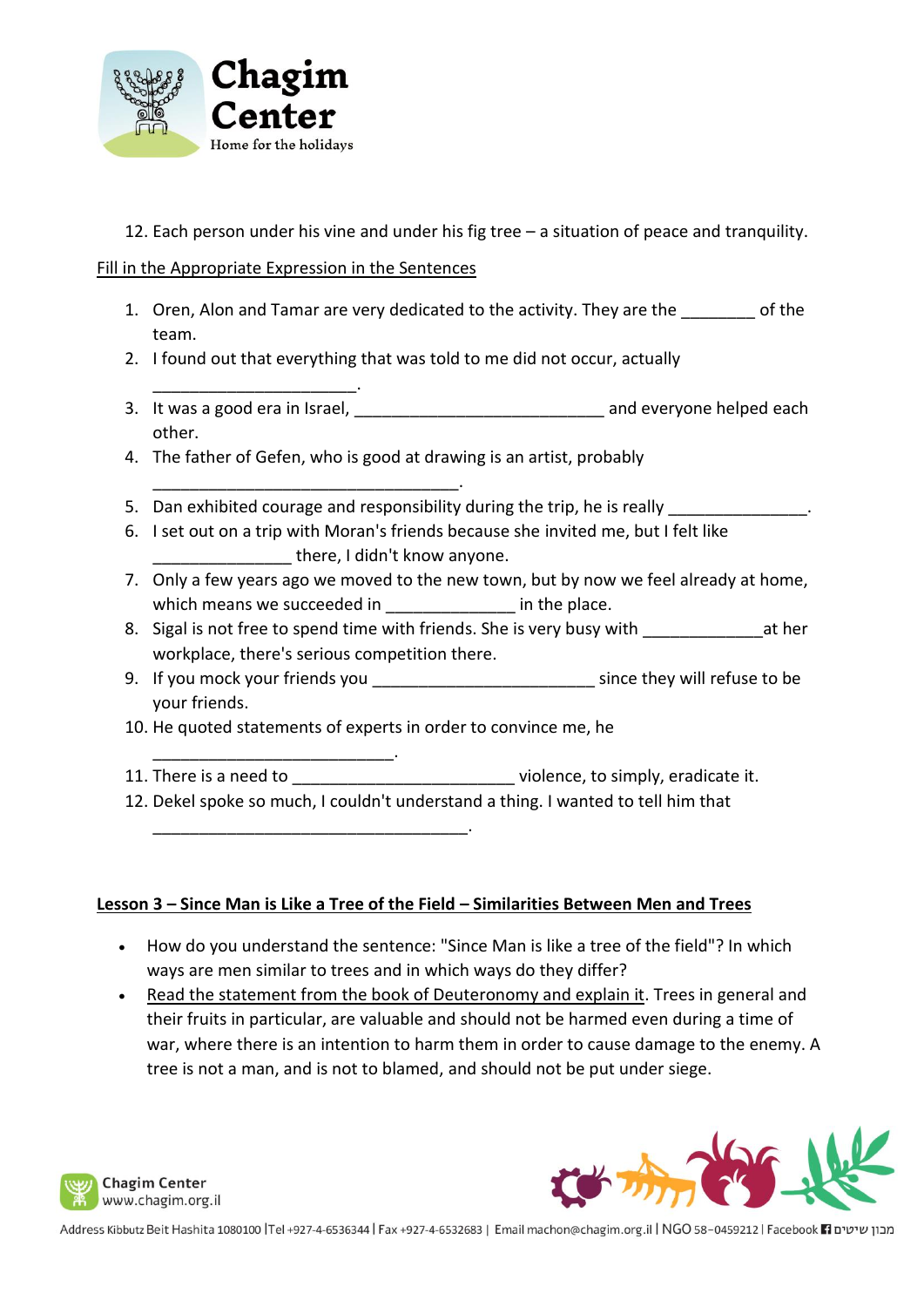

"When you lay siege to a city for a long time, fighting against it to capture it, do not destroy its trees by putting an ax to them, because you can eat their fruit. Do not cut them down. Are the trees people, that you should besiege them".

**Deuteronomy 20, 19**

#### **Songs**

Lyrics: Fania Bergstein Music: David Zehavi

- You planted in me melodies mother and father
- Melodies and forgotten songs
- Kernels, seeds were carried by my heart
- Now they rise and blossom
- Now they extend their veins in my blood
- Their roots in my arteries are bound
- Your melodies father and your songs, mother
- in pulses awaken and come back

Here I will listen to my far-off lullaby My mouth has uttered, mother to daughter Here will shine with tears and laughter *Eicha* and chants of Shabbat Every utterance shall cease and every tone shall be silenced In me your far voices will stir I shall shut my eyes and I am with you From above the darkness below.

#### **Questions:**

Difficult words: *Shuchim* – forgotten, old. *Nasa* – Held, took with him. *P'orot* – branches. *Orek –* artery. *Shluvim –* connected, integrated. *Dofki -* my heartbeat. *Neorim* – awaken.

- Mark in red, words connected to man and to his body, mark in green words that connected to trees.
- Were there words difficult to sort? Which ones?
- What do the various parts of the tree in the song symbolize and what are their roots? Their branches? The planting?
- Are men and trees similar according to the song? If so, in what ways are the similarities expressed?
- Why, in your opinion did Fania Bergstein choose the symbol of a tree? What does a tree symbolize for her?
- Choose an excerpt from the song and illustrate it with a drawing.

**The Tree of the Field**





**Chagim Center** www.chagim.org.il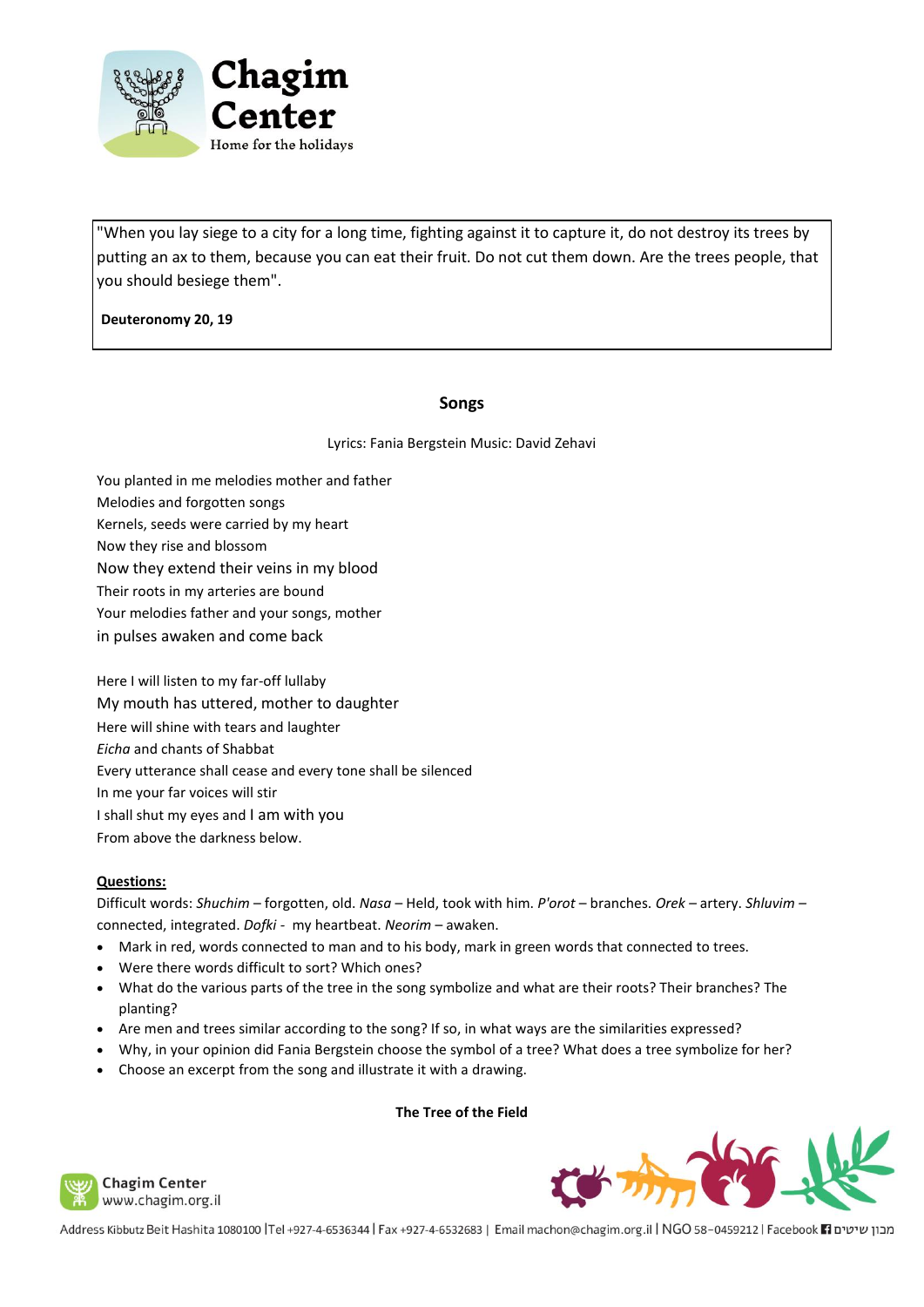

Lyrics: Natan Zach / Music: Shalom Chanoch

Because a man is a tree of the field Like a man also the tree grows Like the tree the man is destroyed And I do not know Where I was and where I shall be Like a tree of the field

Because a Man is a tree of the field Like a tree he aspires to reach above Like a man he burns in fire And I do not know Where I was and where I will be Like a tree of the field

I loved and I also hated I tasted the flavor of both I was buried in a plot of earth And I'm bitter, my mouth is bitter Like a tree of the field Because a man is the tree of the field Like a tree he thirsts for water Like a man he remains thirsty And I do not know Where I was and where I will be Like a tree of the field

I loved and I also hated I tasted the flavor of both I was buried in a plot of earth And I'm bitter, my mouth is bitter Like a tree of the field



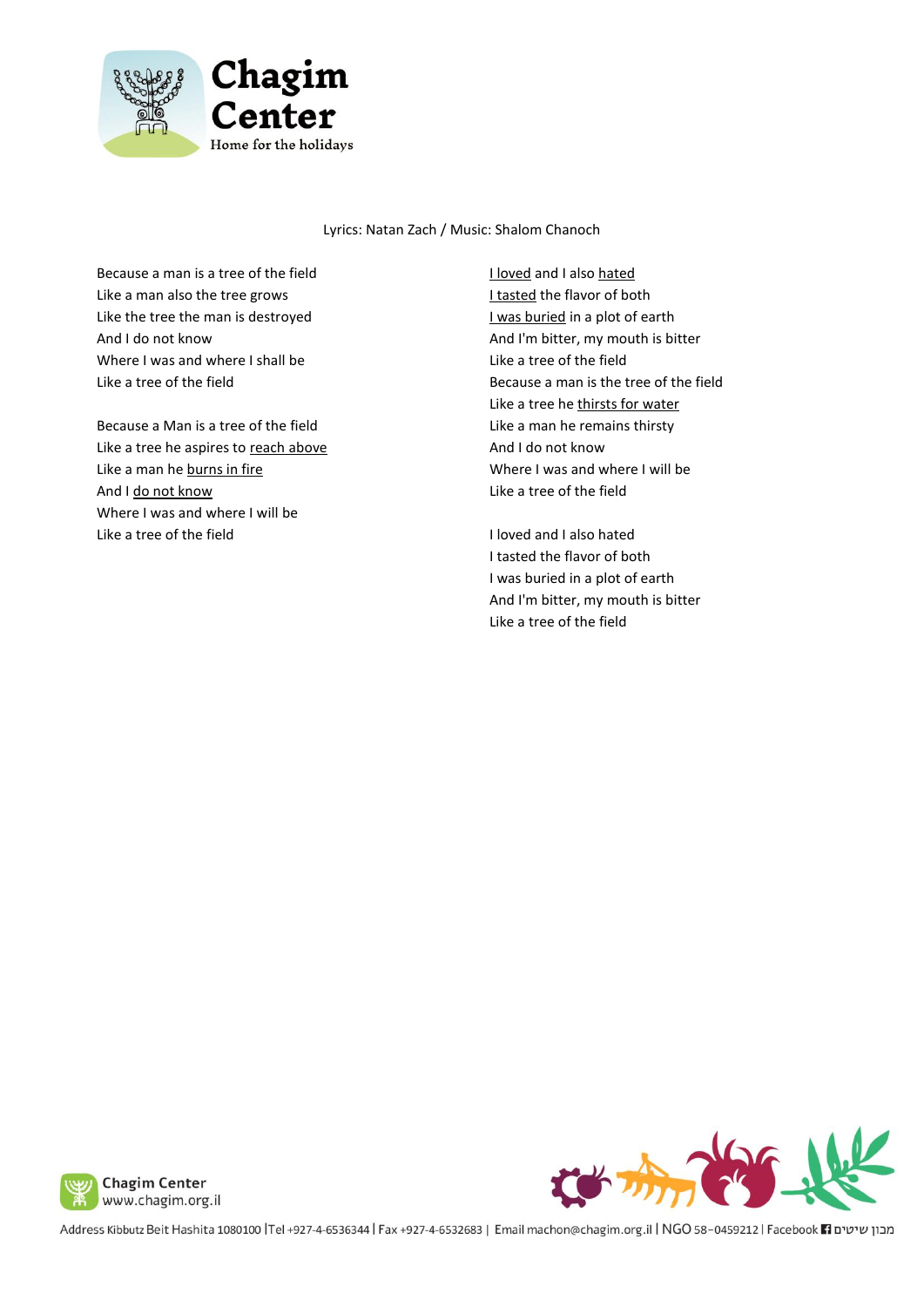

#### **Possible Exercises for the Song**

Sort the marked words, for man and for the tree

- 1. Which words were easy to sort? Which were difficult to sort?
- 2. Which of them are suitable for both man and tree?
- 3. What, in your opinion, does the song attempt to express about the connection between man and tree?

#### **My Tree**

- Suggest characteristics of trees, (tall-short, fruit tree-ornamental tree, blossoming season ripening, areas of cultivation, uses of trees and fruits, the size and shape of leaves)
- Every child comes up with a tree that has traits suitable to him and draws it.
- Create an exhibition.
- You may divide the class into groups in which each student presents the tree of his choice and why he had chosen this tree.

#### **A Closing Legend – Ilan and the Almond Tree**

They were two pals, an almond tree that grew in the small yard and the boy, Ilan, who lived in the small house. They were almost the same age, being that the almond tree was older than Ilan by seven months. The birthday of the tree was on Tu Bishvat and the birthday of the boy, Ilan, was on the 15<sup>th</sup> of Elul, yet, nonetheless they were good friends. Whenever he had a chance, Ilan would go and visit his almond tree, and believe me, the almond tree would also go and see Ilan if he only could...Tu Bishvat was getting close, and Ilan stopped to think: What present should I bring my almond tree in honor of his birthday. He thought, and thought until he finally knew what to bring, but he kept it secret until the day had arrived. On the morning of Tu Bishvat, Ilan went to visit his almond tree, and stopped short full of wonder, his friend the tree was decorated in a white and wonderful garment of blossoms in honor of its birthday. All of its branches were covered with small white-pinkish flowers giving off a pleasant fragrance.

Hello almond tree, my friend and congratulations on your birthday! Said Ilan. Here, I brought you a valuable gift! The gift was a huge and colorful picture of a tree blooming in spring, created beautifully by Ilan. I'm positive the almond tree was happy with the gift, and if he could have spoken he would say, Thanks Ilan, thanks very much!

Weeks went by, five months had passed, six and seven and the 15<sup>th</sup> of Elul, Ilan's birthday had arrived. It was a clear and warm day. A summer sun climbed high in the sky and Ilan got up early, to